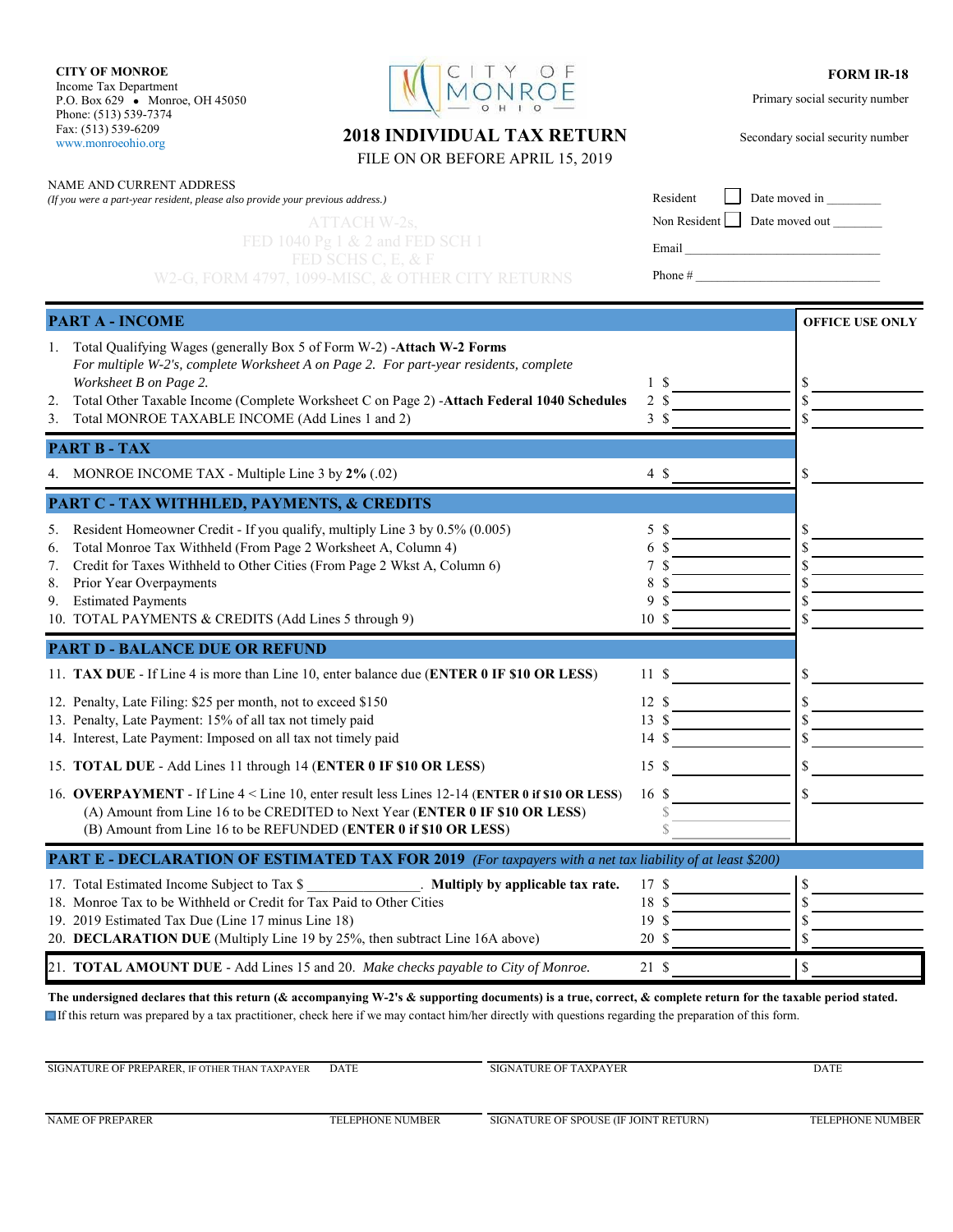## **All appropriate Federal schedules and forms MUST be attached. A return is NOT complete unless schedules and forms are included.**

| <b>WORKSHEET A - SALARIES, WAGES, TIPS &amp; OTHER EMPLOYEE COMPENSATION</b> |                            |                          |                     |                  |                            |  |  |
|------------------------------------------------------------------------------|----------------------------|--------------------------|---------------------|------------------|----------------------------|--|--|
| Column 1                                                                     | Column <sub>2</sub>        | Column 3                 | Column 4            | Column 5         | Column 6                   |  |  |
|                                                                              |                            |                          | Monroe Tax          | Other City Tax   | Credit for Taxes           |  |  |
| Municipality Where Wages Were                                                | Medicare Wages             |                          | Withheld            | Withheld         | Withheld to Other          |  |  |
| Earned                                                                       | $(Box 5 of W-2)$           | Months Worked at Company | $(Box 19 of W-2)*$  | $(Box 19 of W-)$ | $City/JEDD***$             |  |  |
| IA.                                                                          |                            |                          |                     |                  |                            |  |  |
| ΙB.                                                                          |                            |                          |                     |                  |                            |  |  |
| IC.                                                                          |                            |                          |                     |                  |                            |  |  |
| ID.                                                                          |                            |                          |                     |                  |                            |  |  |
| <b>TOTALS</b>                                                                |                            |                          |                     |                  |                            |  |  |
|                                                                              | $\rightarrow$ Pg 1, Line 1 |                          | $\Box$ Pg 1, Line 6 |                  | $\rightarrow$ Pg 1, Line 7 |  |  |

\* USE ONLY IF "MONROE" IS IN BOX 20 OF THE W-2

\*\* USE ONLY IF CITY OTHER THAN "MONROE" IS IN BOX 20 OF THE W-2 **(Sum of Column 4 & 5 CANNOT exceed Amount in Column 2)**

\*\*\* MULTIPLE COLUMN 2 ABOVE BY 1.5% IF TAKING RESIDENT HOMEOWNER CREDIT ON PAGE 1, LINE 5. MULTIPLE COLUMN 2 ABOVE BY 2.0% IF *NOT*  TAKING THE RESIDENT HOMEOWNER CREDIT. **(Enter smaller of the calculated amount or Box 19 of W-2)**

*2018 Refund from another City? Calculate Column 6 credit using Final Wages taxable to other City, NOT Box 18 amount. Attach Documentation*

*Part Year Resident? Remember, Column 2 may need to be prorated. Complete Worksheet B below.*

| <b>WORKSHEET B - PART YEAR RESIDENT CALCULATION</b> |                              |                              |                              |                                      |                               |                  |                             |                            |                             |                                                    |
|-----------------------------------------------------|------------------------------|------------------------------|------------------------------|--------------------------------------|-------------------------------|------------------|-----------------------------|----------------------------|-----------------------------|----------------------------------------------------|
| Column 1                                            |                              | Column 2                     |                              | Column 3                             |                               | Column 4         | Column 5                    | Column 6                   | Column 7                    |                                                    |
|                                                     | Dates Wages Earned           |                              | <b>Work Day Calculations</b> |                                      |                               | Monroe           |                             | Work City Taxes            |                             |                                                    |
| City Where<br>Employed                              | From Date<br><i>MM/DD/YY</i> | Thru Date<br><b>MM/DD/YY</b> | A. Total<br>Calendar<br>Days | <b>B.</b> Days<br>Lived in<br>Monroe | C. MON % Col.<br>B div Col. A | Box 5 - Medicare | Wages (from W-2)            | Wages****<br>Col 4x Col 3C | Work City Tax<br>Withheld   | Withheld while<br>Monroe Resident<br>Col 6x Col 3C |
| IA.                                                 |                              |                              |                              |                                      |                               |                  |                             |                            |                             |                                                    |
| İΒ.                                                 |                              |                              |                              |                                      |                               |                  |                             |                            |                             |                                                    |
| IC.                                                 |                              |                              |                              |                                      |                               |                  |                             |                            |                             |                                                    |
| ID.                                                 |                              |                              |                              |                                      |                               |                  |                             |                            |                             |                                                    |
| <b>TOTALS</b>                                       |                              |                              |                              |                                      |                               |                  |                             |                            |                             |                                                    |
| .                                                   | .                            | .<br>.                       |                              |                                      |                               |                  | $\rightarrow$ Wkst A, Col 2 |                            | $\rightarrow$ Wkst A, Col 5 |                                                    |

\*\*\*\*All Income earned in Monroe is fully taxable regardless of residency.

## **WORKSHEET C - OTHER TAXABLE INCOME**

|                                                                                                                                                           | Column 1                                                                                                                 | Column 2                                     | Column 3                                             |                                  |
|-----------------------------------------------------------------------------------------------------------------------------------------------------------|--------------------------------------------------------------------------------------------------------------------------|----------------------------------------------|------------------------------------------------------|----------------------------------|
| * Attach all Federal 1040 Schedules and Other Applicable Documentation. *<br>If income is taxed by other cities, attach copies of the other city returns. |                                                                                                                          | Income/Loss from<br><b>Federal Schedules</b> | % Taxable to<br>Monroe (Full Year<br>Residents 100%) | Taxable Income<br>$(A \times B)$ |
| SCHEDULE C - Total Business Income (Loss)                                                                                                                 | (Form 1040 - Sch 1, Line 12)                                                                                             |                                              |                                                      |                                  |
| 2. SCHEDULE F - Total Farm Income (Loss)                                                                                                                  | (Form 1040 Sch 1, Line 18)                                                                                               |                                              |                                                      |                                  |
| 3A. SCHEDULE E - Net Rental Income/Loss                                                                                                                   | $(3A + 3B + 3C)$ = Form 1040 Sch 1, Line 17)                                                                             |                                              |                                                      |                                  |
| 3B. SCHEDULES E & K-1 - Net Income (Loss) from Partnerships                                                                                               |                                                                                                                          |                                              |                                                      |                                  |
| 3C. SCHEDULE E - Net Income (Loss) from S Corporations, Estates and Trusts, Other                                                                         |                                                                                                                          |                                              |                                                      |                                  |
| 4. FORM 4797 - Ordinary Income (Loss)                                                                                                                     | (Form 1040 Sch 1, line 14)                                                                                               |                                              |                                                      |                                  |
| 5A, 1099-MISC - If not included in Schedule C                                                                                                             | $(5A + 5B + 5C)$ = Form 1040 Sch 1, Line 21)                                                                             |                                              |                                                      |                                  |
| 5B. FORM W-2G - Gambling and Lottery Winnings                                                                                                             |                                                                                                                          |                                              |                                                      |                                  |
| 5C. Total OTHER INCOME (Commissions, Tips, Prizes, Jury Duty, etc.)                                                                                       |                                                                                                                          |                                              |                                                      |                                  |
| 6A. PRIOR YEAR LOSSES Carried Forward and Used in Current Year                                                                                            |                                                                                                                          |                                              |                                                      |                                  |
| Years: 2013 $+2014$ $+2015$ $+2016$ $+2016$                                                                                                               |                                                                                                                          |                                              |                                                      |                                  |
|                                                                                                                                                           | 2013-2016 NOL Total being used $\longrightarrow$                                                                         |                                              |                                                      |                                  |
| 6B Year: 2017 (Amount of 2017 loss being used cannot exceed 50% of either the                                                                             |                                                                                                                          |                                              |                                                      |                                  |
| loss or the total 2018 "other income" not covered by 2013-2016 losses.)                                                                                   |                                                                                                                          |                                              |                                                      |                                  |
|                                                                                                                                                           | 2017 50% LIMIT being used $\longrightarrow$                                                                              |                                              |                                                      |                                  |
| <b>TOTAL OTHER TAXABLE INCOME</b>                                                                                                                         | (Combine Line 1 through Line 6)                                                                                          |                                              |                                                      |                                  |
|                                                                                                                                                           | Net loss from a business activity cannot be used to offset wage earnings. Do NOT enter amounts less than zero on Page 1. |                                              |                                                      | $\Box$ $Pg$ 1, Line 2            |